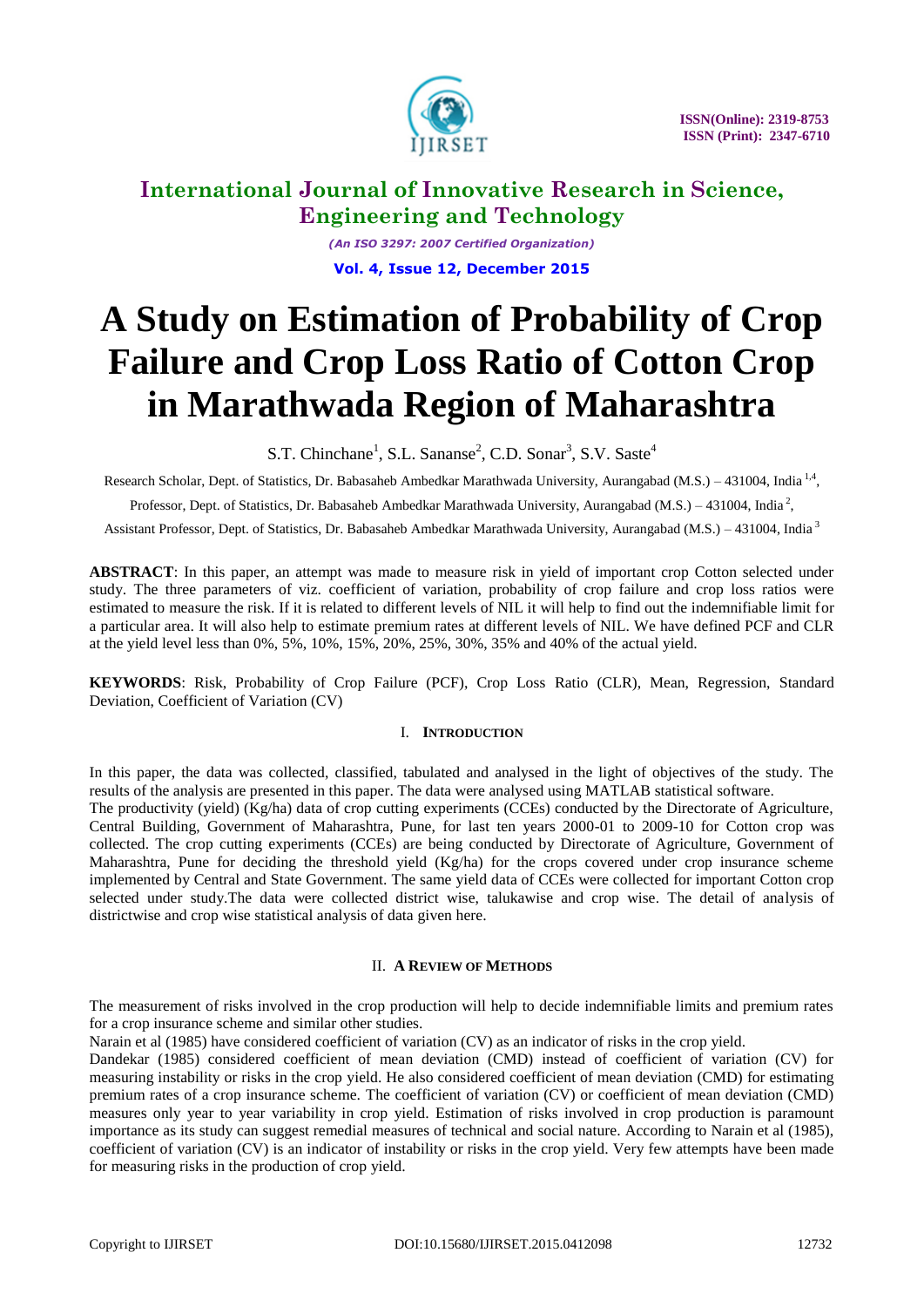

*(An ISO 3297: 2007 Certified Organization)*

### **Vol. 4, Issue 12, December 2015**

Dandekar (1976) noted from the actuarial calculus that larger is the year to year variability, higher has to be the premium rates in relation to given indemnity level. He suggested that farmers with larger year to year variability in crop out-put should pay the premium at higher rates.

Narain et al (1985) have used coefficient of variation (CV) for measuring variability in crop yield. They concluded that larger the variability in crop yield. They concluded that larger the variability (CV) in crop yields, higher has to be the premium. They concluded that the premium rates depend on coefficient of variation (CV).

Ray (1985) has suggested that the probability of likely trend or tendency of risks i.e. loss recurring in future can be determined on the basis of past happenings (Past Data).

Nadkarni and Ghosh (1978) have studied critically the problem of measuring risks in the crop yield. They have suggested that only the coefficient of variation (CV) is insufficient to measure the risks in the crop yield and suggested.

i) Probability of crop failure (PCF) and ii) Crop loss ratio (CLR),as an indicators of measuring risks.

### **Research Methodology:**

The measurement of risks involved in the production of crops is of paramount importance to suggest remedial measures of technical and social nature. We, therefore discuss in this paper the statistical procedures and different measures used for measuring risks in the production of crop yield. The measures suggested by Nadkarni and Ghosh (1978) are modified and the risks in the crop yield are estimated at district/tehsil level using the rice crop yield data of Marathwada Region of Maharashtra.

### **Methods Proposed by Nadkarni and Ghosh (1978):**

The procedure of estimation of PCF and CLR suggested by Nadkarni and Ghosh (1978) consists of fitting an appropriate trend (linear, quadratic, loglinear, etc) to the time series data under study. After an appropriate trend is decided on the two measures are defined as follows.

### **i. Probability of crop failure (PCF)**

Crop failure was taken to mean all those cases where the actual crop production was less than ten percent of the trend estimate.The probability of crop failure was simply the percentage of years of crop failure to the total number of years.

### **ii. Crop loss ratio (CLR)**

Assuming the yield level of ten percent (10%) below the trend estimate for the respective years as the insured yield level, then the CLR is defined as. "The sum of negative deviations below this insured level is expressed as the percent of the sum of actual yields for the whole period."

Probability of crop failure (PCF) was taken to mean of all these cases where the actual crop production was less than 10% or above the trend (linear) estimate (Nadkarni and Ghosh, 1978). The probability of crop failure is simply the percentage of years of crop failure to the total number of years.

In the definition of PCF, the crop failure is taken as the years where the actual yields are less than ten percent (10%) of the trend estimate. There is no explanation why only the yield level of 10% is taken as crop failure. But for the crop insurance and other studies the yield level of 10% below the trend estimate considered by Nadkarni and Ghosh (1978) is not sufficient.

If we define the PCF and CLR at different non indemnifiable limits (NIL) i.e. 0%, 10%, and 20%, it will help us in recommending the indemnifiable limits and average premium rates for the particular area. We therefore define PCF and CLR as follows.

### **Probability of Crop Failure (PCF):**

The crop failure may be considered as cases where actual crop yield is less than each of the non indemnifiable limits (NIL) of 0%, 10% and 20% of the trend estimate.

Thus, the PCF can be defined at any NIL level decided for the particular crop insurance scheme.

At the time of introduction of CCIS the indemnifiable limit for the crops in the Maharashtra was fixed at 80% of the average yield of the last five years. Although from the administrative or other purposes the Government may increase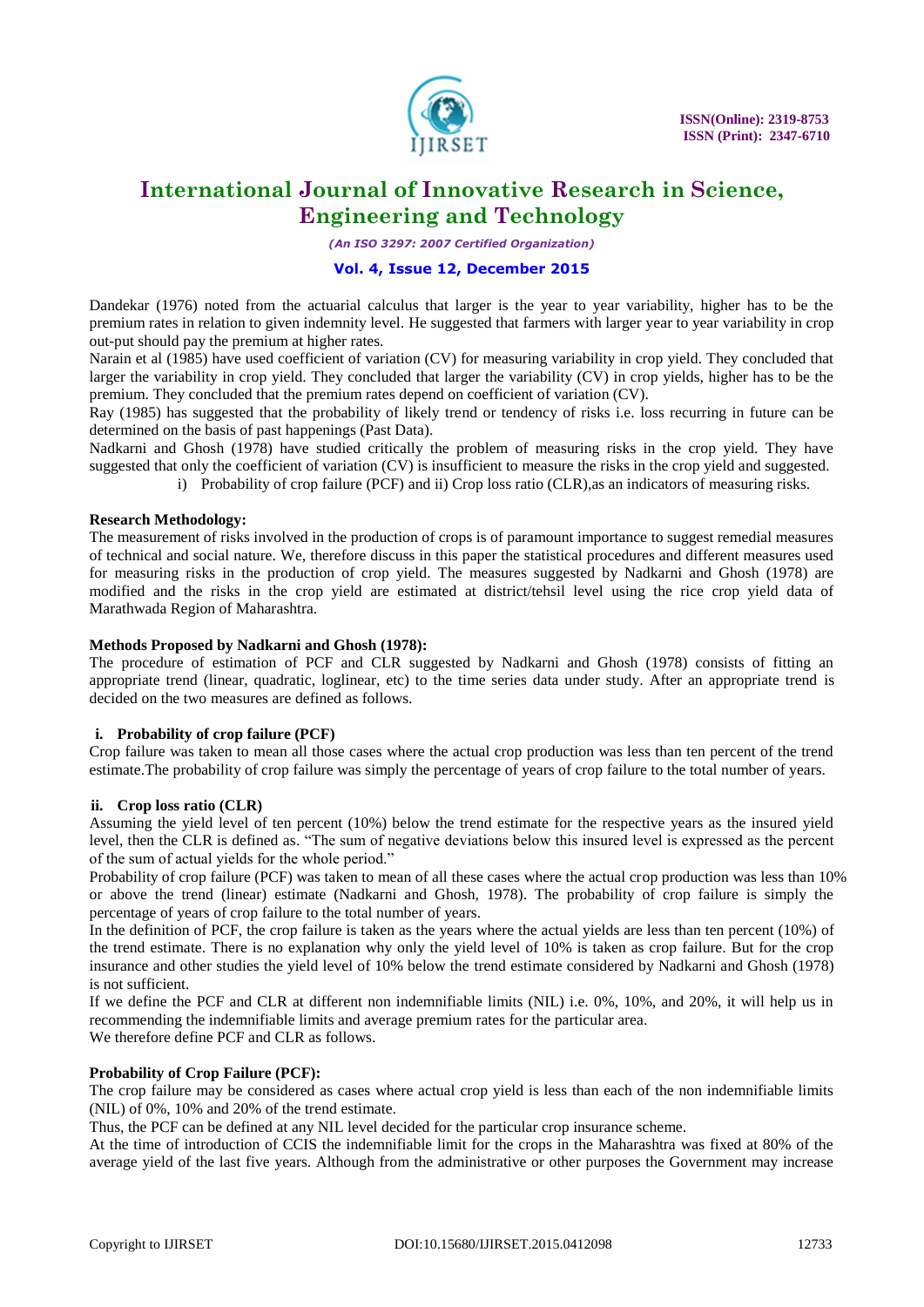

*(An ISO 3297: 2007 Certified Organization)*

### **Vol. 4, Issue 12, December 2015**

or decrease the indemnifiable limits. But from the technical point of view, it is necessary to study the PCF at different levels of NIL. We shall now define the Crop Loss Ratio (CLR).

### **Crop Loss Ratio (CLR):**

From the crop insurance point of view, it is important to study crop loss ratio (CLR).CLR gives the sum of negative deviations in yields from the insured level (indemnifiable limit). The CLR also gives an idea about the relative premium burden on the farmers if the administrative costs are ignored.

Nadkarni and Ghosh (1978) have defined CLR at the yield level less than 10% of the trend estimate without explaining the reason for considering only 10% level. If it is related to different levels of NIL it will help to find out the indemnifiable limit for a particular area. It will also help to estimate premium rates at different levels of NIL.

The crop loss ratio (CLR) defined above at different levels of NIL is sufficient for crop insurance purpose. However, it can be defined at any level of NIL.

### **Proposed Method for Measuring Risks**

The three parameters of risks namely coefficient of variation (CV), probability of crop failure (PCF) and crop loss ratio (CLR) were considered here in the present analysis.

When we measure risks or instability in crop yields, the question of methodology is involved. Coefficient of variation (CV) is normally accepted as indicator of instability. The coefficient of variation (CV) or coefficient of mean deviation (CMD) measure only year to year variability in crop yield.

The measures namely PCF and CLR proposed by Nadkarni and Ghosh (1978) are worth considering here. However, they need certain modifications. Nadkarni and Ghosh (1978) proposed to examine first the trend present in the time series data. This is quite adequate because with introduction of recent technology, the yields of some of the crops are showing increasing trend.

### **Fitting of Appropriate Trend Equations:**

Year to year fluctuation in yield from its trend value represent its variability or risk. Coefficient of variation is the commonly used tool to quantify the risk. Different types of trend curves such as Linear Fit, Exponential Fit, Quadratic Fit, Third Degree Polynomial Fit, Fourth Degree Polynomial Fit, Logarithmic Fit have been attempted and the one giving highest  $R^2$  was chosen to fit the trend for obtaining estimates of yield and for computation of risk.

#### \ **Fitting of Probability Distribution and Testing Goodness of Fit:**

Here, we shall estimate the risk in terms of probability of obtaining yields. Moreover, apart from coefficient of variation, the risk in terms of probability of obtaining yields below trend value i.e. 95% of the trend can be computed with help of probability distributions fitting to the given data. The most suitable distributions that are used to estimate the trend in yield is as follows:

The following different types of distributions Normal Distribution, Lognormal Distribution, Gamma Distribution, Beta Distribution, Weibull Distribution, Exponential Distribution were fitted independently to districtwise yield data for selected crops.

### **Estimation of Probability of Shortfall (PS) in Yield:**

### **1) Probability as a Measure of Risk:**

The probability of actual yield and gross returns per hectare failing 5 per cent or more below their respective trend values can be estimated as

> Probability [Trend Value – Observed Value  $\geq$  (0.05 x Mean of Last three Years)] OR Probability [Observed Value – Trend Value  $\leq$  (- 0.05 x Mean of Last three Years)]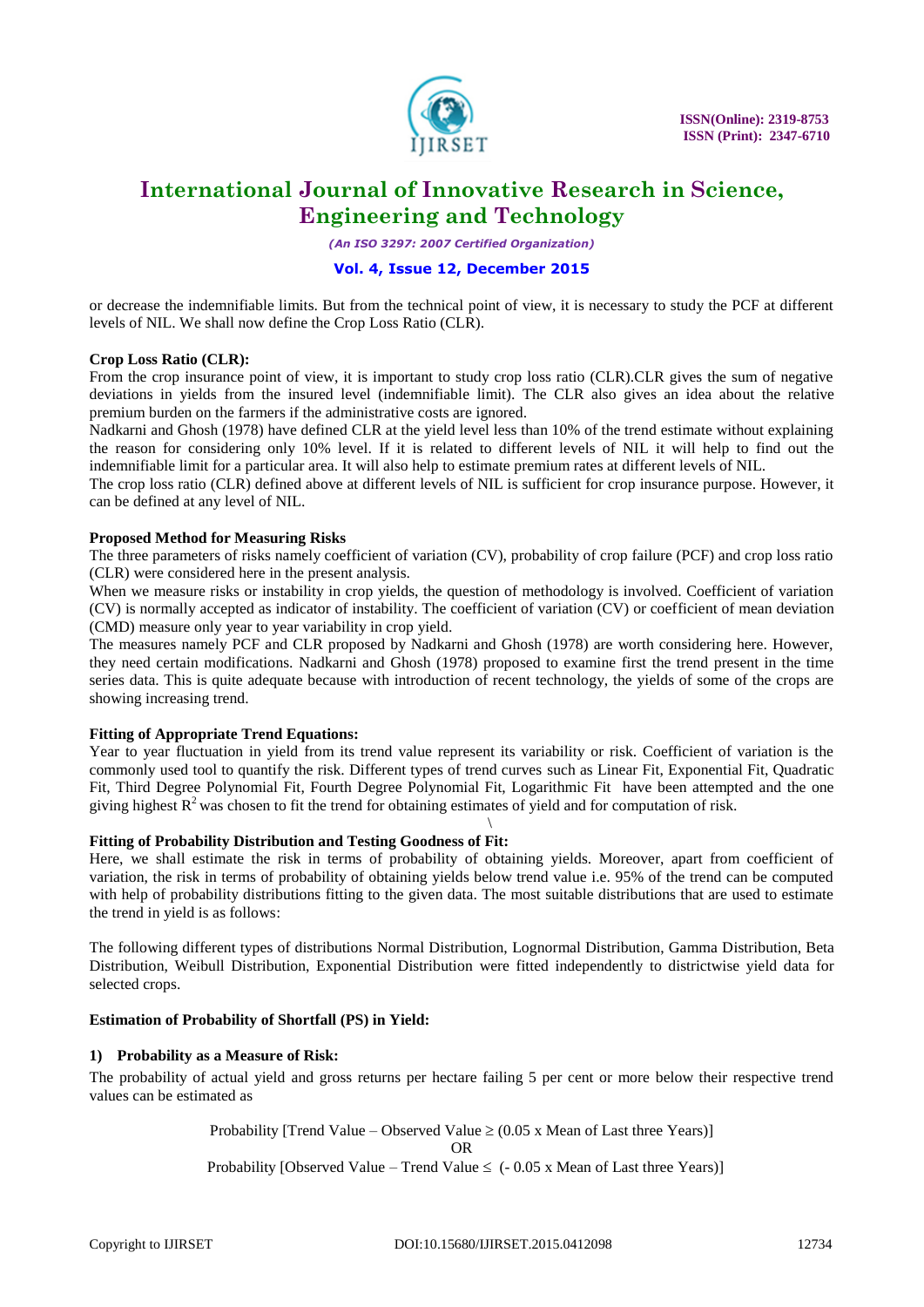

*(An ISO 3297: 2007 Certified Organization)*

### **Vol. 4, Issue 12, December 2015**

Average of such probabilities is the probability of shortfall in yields. The probability distributions viz., Normal, Lognormal, Gamma, Exponential, Weibull and Beta can be fitted to the data and most appropriate distribution was selected on the basis of p-value. From this the probability of shortfall in yields was estimated.

### **Probability of Crop Failure:**

Here we define probability of crop failure was average of such probabilities is the probability of shortfall in yields. The probability distributions viz., Normal, Log-normal, Gamma, Exponential, Weibull and Beta can be fitted to the data and most appropriate distribution was selected on the basis of p-value. From this probability of crop failure (PCF) in yields was estimated.

### **Crop Loss Ratio:**

Crop insurance point of view, it is important to study crop loss ratio (CLR). CLR is average value of ratios of negative deviations to its corresponding productivity in yield from the insured level (indemnifiable limit).

If it is related to different levels of NIL it will help to find out the indemnifiable limit for a particular area. It will a lso help to estimate premium rates at different levels of NIL.

We have defined CLR at the yield level less than 0%, 5%, 10%, 15%, 20%, 25%, 30%, 35% and 40% of the actual yield.

Let us denote,

di : deviations from actual yields below 0% to 40% of the actual yield.

pi : actual yields

The crop loss ratio (CLR) (%) at different levels of NIL as follows,

$$
\begin{aligned}\n\text{d}s & \text{ratio (CLR) } (\%) \text{ at different levels of NIL as follows,} \\
\text{CLR[0% to 40% NIL]} &= \frac{1}{n} \sum_{i=1}^{n} \frac{|d_i|}{p_i} \times 100, \quad \text{for all } i = 1, 2, 3, \dots, 10\n\end{aligned}
$$

At present Government has fixed uniform indemnifiable level and premium rates for each crop. However, for knowing whether the scheme is running in profit or loss, it is essential to workout actual premiums. CLR will help to decide indemnifiable limit and premium to be charged for particular area. The CLR defined at different levels of NIL will help to look into the problem both theoretically and practically.With the help of crop yield data, we shall estimate PCF and CLR.

### III. **ANALYSIS AND APPLICATIONS AS CASE STUDY**

For estimating probability of crop failure (PCF) and crop loss ratio (CLR), the values were estimated using the trend equation. The parameters of ranks i.e. PCF and CLR were estimated according to Nadkarni and Ghosh (1978). The production of the crops completely depends on the vagaries of nature. If there is a fluctuation in the rainfall, temperature, humidity, etc., it affects the production. As a matter of fact, there is a risk in the crop production as it depends on the vagaries of nature. Not only this, but the farmers has to face risk in the price fluctuations of the crops also. Thus, the farmers face two types of risks i.e. i) Risk in crop production and ii) Risk in price fluctuations. Therefore, an attempt has been made to measure risk in crop production from the crop.

The statistical analysis was carried out in following steps. i) Districtwise productivity trend analysis and ii) Districtwise analysis of basic statistics.

### **Districtwise Data Analysis of Cotton Crop:**

Cotton crop is an important cash crop in the Marathwada region. The economy of farmers depends on this crop. The failure of this crop may lead to financial loss to the farmers and it affects the income of the farmers. Not only this but it also affects the coming crop season as they have to spent money in cash for purchase of input like seed, fertilizers,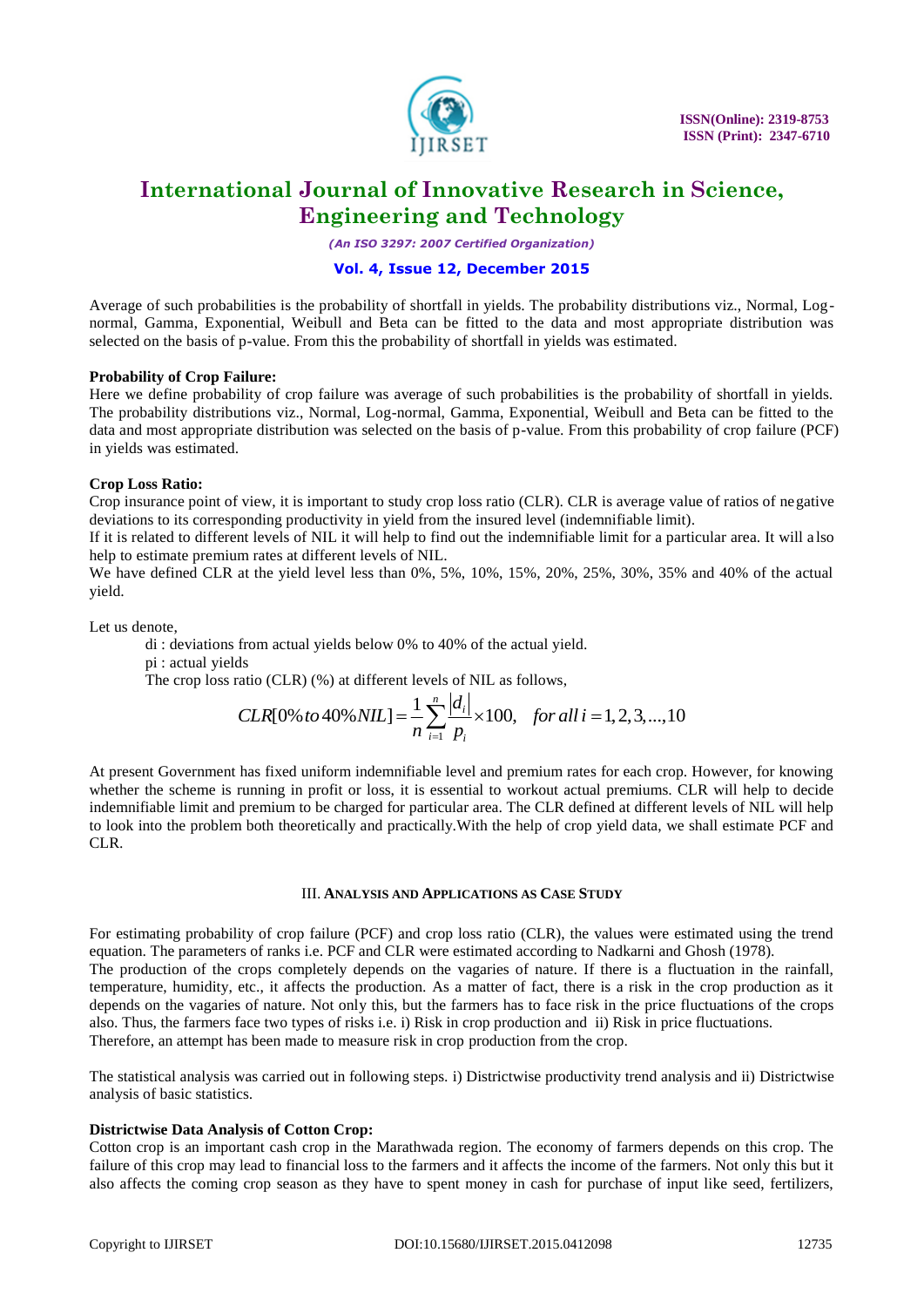

*(An ISO 3297: 2007 Certified Organization)*

### **Vol. 4, Issue 12, December 2015**

organic manures, etc. If earlier crop failure is there, they have to take loan to purchase the input either from bank/ relative or from money lenders with high rate of interest. If he has taken loan from the banks and unable to pay, he remains defaulter in the bank. A continuous failure of crop affects the complete economy of the farmers. This is a serious problem of continuous failure as Marathwada is a rainfed region.

### **Districtwise Basic Statistics and Trend Analysis of Productivity: Cotton Crop**

For the present study the districtwise data of productivity for Cotton crop for seven districts of Marathwada Region viz. Aurangabad, Beed, Jalna, Parbhani, Hingoli, Latur and Nanded were considered for the period w.e.f. from 2000-01 to 2009-10.

The districtwise values of basic statistics viz. arithmetic mean (A.M.), standard deviation (S.D.) and coefficient of variations (CV%) were estimated for the Cotton crop to know the average yield of crop and variability in crop production. The data relates to the period (2000-01 to 2009-10). The analysis was carried out in MATLAB softwares and the results are presented in Table 1.

It can be reveled from Table 1 that the mean average yield of the Cotton crop during the period under study (2000-01 to 2009-10) for Marathwada region was 616.44q/ha. It was highest in Jalna 756.80q/ha followed by Hingoli 746.50q/ha and 720.00q/ha in Aurangabad. The lowest yield per hector was 395.80q/ha in Nanded. The variability about mean was minimum in Beed district 29.12% and maximum in Hingoli district 54.33%. On an average it was 41.58%. As regards variability about trend, the productivity was stable in Aurangabad 11.31% followed by Beed 13.65%. More variability was observed in Hingoli i.e. 28.80%.

In case of gross returns 13639.41(Rs./ha). It was highest in 16587.70(Rs./ha) followed by 16368.70(Rs./ha) in Hingoli and 14208.10(Rs./ha) in Parbhani. The lowest was 8622.36(Rs./ha) in Nanded. The variability about mean was minimum in Beed district 39.15% and maximum in Aurangabad district 62.60%. On an average it was 51.05%.

#### **Table 1:- Arithmetic Mean (A.M.), Standard Deviation (S.D.), Coefficient of Variation (CV) about Mean, Coefficient of Variation (CV) about Trend of Cotton Crop (2001-02 to 2010-11)**

|                         | <b>Crop: Cotton</b>                 |                     |                     |                       |                         |                 |                               |                        |                                |  |  |  |  |
|-------------------------|-------------------------------------|---------------------|---------------------|-----------------------|-------------------------|-----------------|-------------------------------|------------------------|--------------------------------|--|--|--|--|
|                         | All Districts of Marathwada Region. |                     |                     |                       |                         |                 |                               |                        |                                |  |  |  |  |
|                         |                                     |                     |                     | Yield                 | <b>Gross Returns</b>    |                 |                               |                        |                                |  |  |  |  |
| Sr.<br>No.              | Name of the<br><b>Districts</b>     | A.M.<br>(Kg)<br>ha) | S.D.<br>(Kg)<br>ha) | CV(%<br>about<br>Mean | CV(%)<br>about<br>Trend | A.M.<br>(Rs/ha) | S.D.<br>(Rs <sub>n</sub> /ha) | CV(%)<br>about<br>Mean | CV(%)<br>about<br><b>Trend</b> |  |  |  |  |
| 1                       | Aurangabad                          | 720.00              | 360.32              | 50.04                 | 11.31                   | 16304.44        | 10205.81                      | 62.60                  | 5.35                           |  |  |  |  |
| $\overline{2}$          | <b>Beed</b>                         | 523.10              | 152.33              | 29.12                 | 13.65                   | 11425.20        | 4473.11                       | 39.15                  | 7.91                           |  |  |  |  |
| 3                       | Jalna                               | 756.80              | 292.09              | 38.60                 | 20.55                   | 16587.70        | 7680.63                       | 46.30                  | 13.32                          |  |  |  |  |
| $\overline{\mathbf{4}}$ | Parbhani                            | 640.80              | 312.35              | 48.74                 | 21.64                   | 14208.10        | 8027.93                       | 56.50                  | 13.85                          |  |  |  |  |
| 5                       | Hingoli                             | 746.50              | 405.59              | 54.33                 | 28.80                   | 16368.70        | 9416.10                       | 57.53                  | 19.95                          |  |  |  |  |
| 6                       | Latur                               | 532.10              | 184.86              | 34.74                 | 13.72                   | 11959.40        | 3643.51                       | 53.04                  | 11.40                          |  |  |  |  |
| 7                       | <b>Nanded</b>                       | 395.80              | 140.51              | 35.50                 | 22.77                   | 8622.36         | 3640.55                       | 42.22                  | 18.36                          |  |  |  |  |
| Average                 |                                     | 616.44              | 264.01              | 41.58                 | 18.92                   | 13639.41        | 6726.81                       | 51.05                  | 12.88                          |  |  |  |  |

The analysis indicated that the variability adjusted for trend was lower than that of CV% around mean in almost all the cases. However, more or less same trend was observed in variability by both the methods. All the values of variability adjusted for trend (CV%) was less than that of CV% around mean.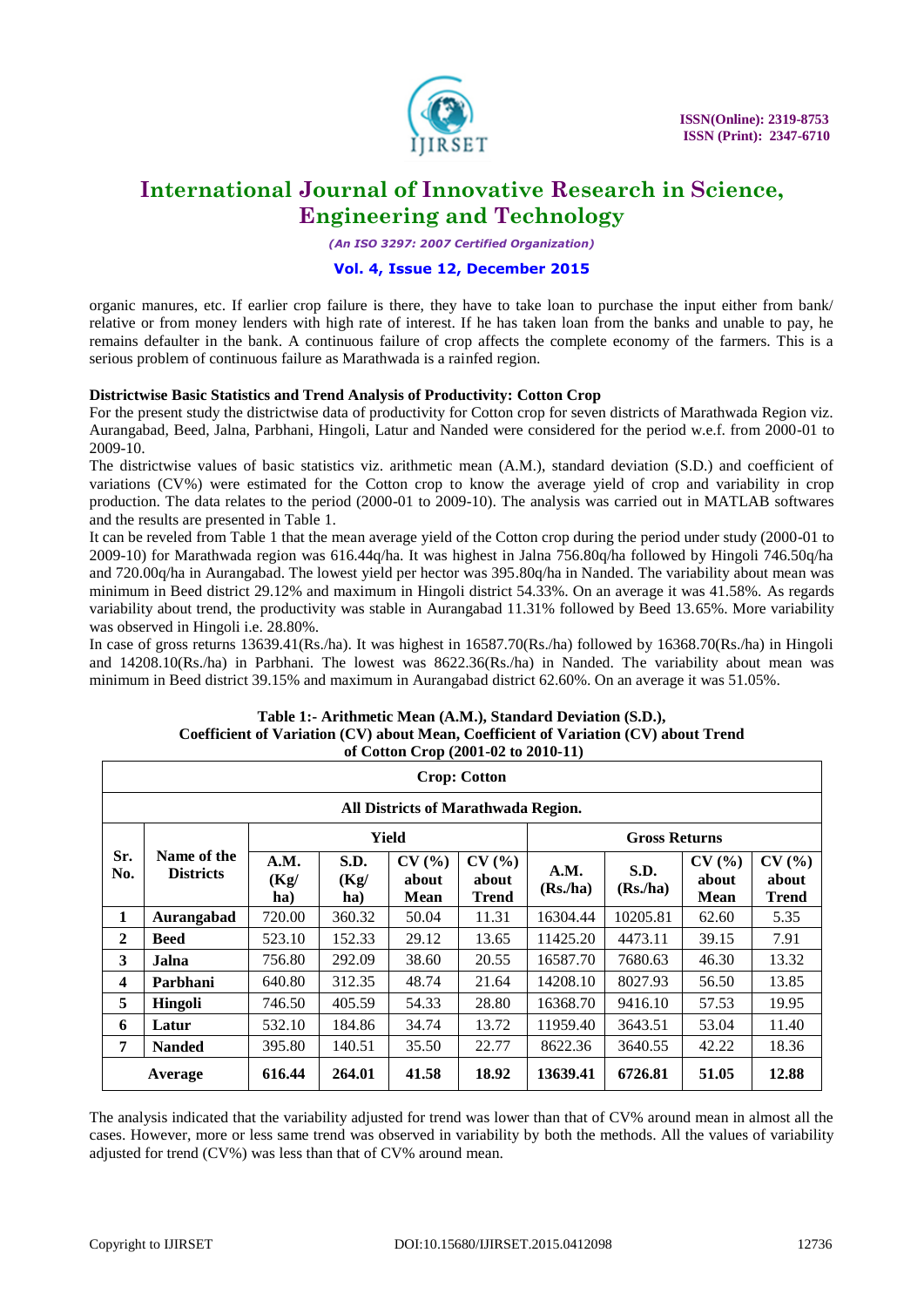

٦

### **International Journal of Innovative Research in Science, Engineering and Technology**

*(An ISO 3297: 2007 Certified Organization)*

### **Vol. 4, Issue 12, December 2015**

### **Fitting Trend:**

 $\mathsf{r}$ 

Different types of trend curves have been attempted and the one giving highest  $R^2$  was chosen to fit the trend for obtaining estimates of yield and for computation of risk.

It is observed that for all the districts, the fit was good for Fourth Degree Polynomial. The coefficients were estimated and the Fourth Degree Polynomial was fitted to the data of all the districts. The estimated yields were obtained.

#### **Table 2:- Trend Equations of Yield for Districtwise Data of Cotton Cotton – Yield**

|              | $\mathbf{U}$ ululu $\mathbf{U} = \mathbf{I}$ ieiti |                          |           |           |                       |           |           |  |  |  |  |
|--------------|----------------------------------------------------|--------------------------|-----------|-----------|-----------------------|-----------|-----------|--|--|--|--|
|              | <b>Districtwise Analysis</b>                       |                          |           |           |                       |           |           |  |  |  |  |
| Sr.          | Name of                                            | Name of Curve            |           |           | <b>Curve Equation</b> |           |           |  |  |  |  |
| No.          | <b>D</b> strict                                    |                          | e         | d         | c                     | b         | a(Const.) |  |  |  |  |
| 1            | Aurangabad                                         | Fourth Degree Poly. Fit  | $-0.094$  | $-1.556$  | 38.251                | $-51.666$ | 240.25    |  |  |  |  |
| $\mathbf{2}$ | <b>Beed</b>                                        | Fourth Degree Poly. Fit  | 0.1811    | $-6.8066$ | 71.816                | $-212.57$ | 527.58    |  |  |  |  |
| 3            | Jalna                                              | Fourth Degree Poly. Fit  | $-1.8191$ | 36.889    | $-248.79$             | 715.96    | $-153.5$  |  |  |  |  |
| 4            | Parbhani                                           | Fourth Degree Poly. Fit. | $-3.1317$ | 65.069    | $-447.02$             | 1227.2    | $-648$    |  |  |  |  |
| 5            | <b>Hingoli</b>                                     | Fourth Degree Poly. Fit  | $-3.5402$ | 71.236    | $-470.44$             | 1250.3    | $-598.83$ |  |  |  |  |
| 6            | Latur                                              | Fourth Degree Poly. Fit  | $-0.2225$ | 2.8727    | 3.7397                | $-72.462$ | 481.25    |  |  |  |  |
| 7            | <b>Nanded</b>                                      | Fourth Degree Poly. Fit  | $-1.2662$ | 29.55     | $-237.14$             | 768.36    | $-431.58$ |  |  |  |  |

### **Table 3:- Trend Equations of Gross Returns for Districtwise Data of Cotton**

|                  | <b>Cotton – Gross Returns</b> |                         |           |                       |             |           |           |  |  |  |  |
|------------------|-------------------------------|-------------------------|-----------|-----------------------|-------------|-----------|-----------|--|--|--|--|
|                  | <b>Districtwise Analysis</b>  |                         |           |                       |             |           |           |  |  |  |  |
| Sr.<br>Name of   |                               | <b>Name of Curve</b>    |           | <b>Curve Equation</b> |             |           |           |  |  |  |  |
| No.              | <b>District</b>               |                         | e         | d                     | $\mathbf c$ | b         | a(Const.) |  |  |  |  |
| 1                | Aurangabad                    | Fourth Degree Poly. Fit | $-5.1642$ | 97.428                | $-366.43$   | 2180.4    | 2030.5    |  |  |  |  |
| 2                | <b>Beed</b>                   | Fourth Degree Poly. Fit | 4.2266    | $-115.05$             | 1146.2      | $-3243.8$ | 9234.2    |  |  |  |  |
| 3                | <b>Jalna</b>                  | Fourth Degree Poly. Fit | $-34.98$  | 753.41                | $-246.2$    | 15196     | $-4306.5$ |  |  |  |  |
| $\boldsymbol{4}$ | Parbhani                      | Fourth Degree Poly. Fit | $-70.058$ | 1492.2                | $-10360$    | 28203     | $-15989$  |  |  |  |  |
| 5                | Hingoli                       | Fourth Degree Poly. Fit | $-75.665$ | 1565.2                | $-10498$    | 27861     | $-14500$  |  |  |  |  |
| 6                | Latur                         | Fourth Degree Poly. Fit | $-7.2837$ | 161.23                | $-839.51$   | 1271.9    | 6964.1    |  |  |  |  |
| 7                | <b>Nanded</b>                 | Fourth Degree Poly. Fit | $-26.621$ | 636.97                | $-5105.8$   | 16271     | $-9539.6$ |  |  |  |  |

### **Fitting of Probability Distributions:**

The risk in terms of probability of obtaining yield or gross returns below 95 percent of the trend have been computed by fitting the suitable distributions as Normal, Log-normal, Gamma, Weibull, Exponential and Beta distributions to the time series data of productivity and gross returns. It is presented in Table 4.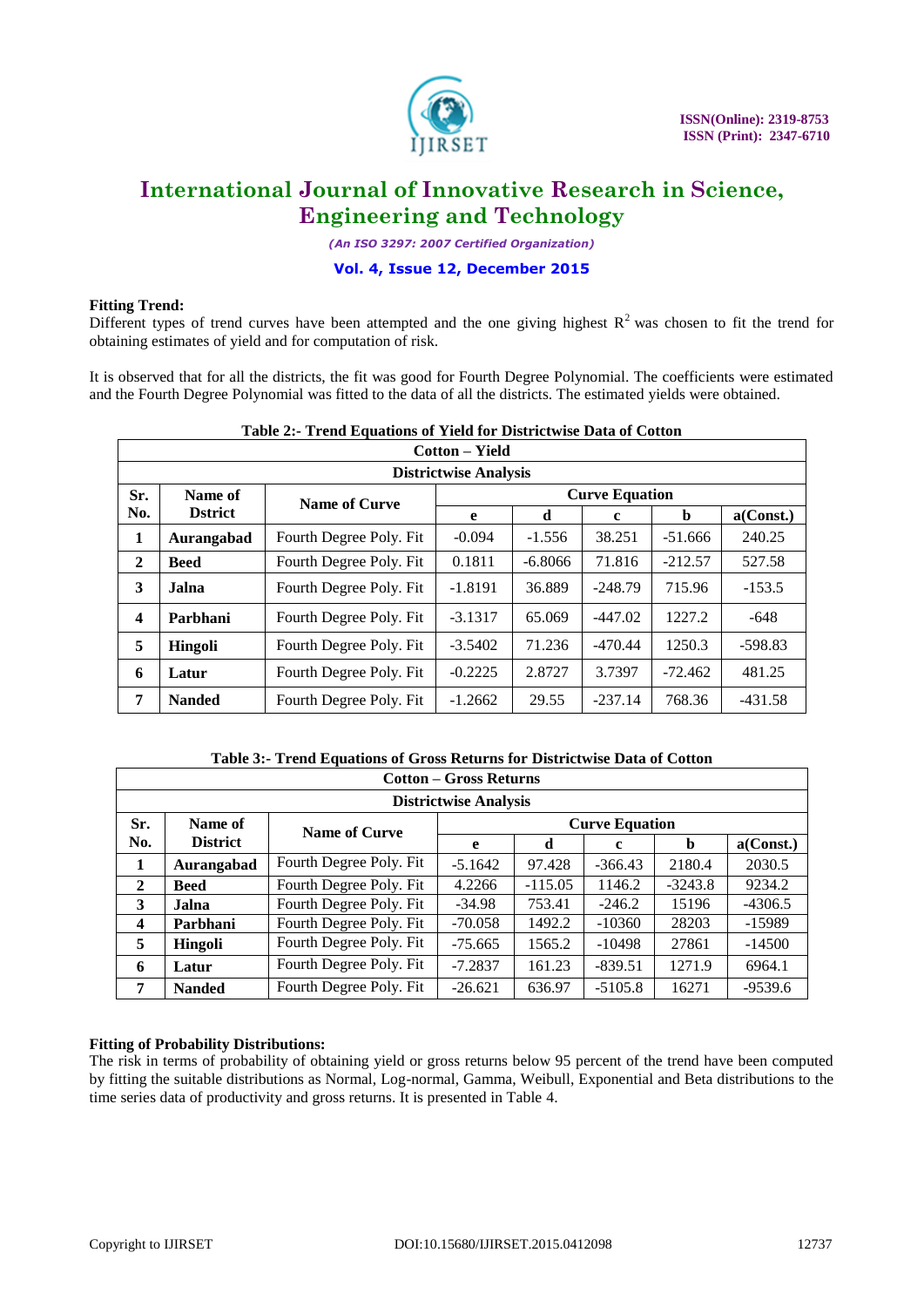

*(An ISO 3297: 2007 Certified Organization)*

### **Vol. 4, Issue 12, December 2015**

#### **Districtwise Analysis Sr. No. Name of District Yield Gross Returns Fitted Parameters** Fitted **Distribution Parameters Distribution Distribution Parameters 1 Aurangabad** Log-normal  $\begin{array}{|c|c|c|c|c|c|c|c|c|}\n\hline\n1 & 6.4335 & \text{Beta} & \text{mu} & 2.1567 \\
\hline\n\end{array}$  $\frac{\text{ma}}{\text{sd}} = \frac{0.4333}{0.6105}$  Beta  $\frac{\text{ma}}{\text{sd}} = \frac{2.1307}{11.1089}$ **2 Beed** Log-normal mu 6.2210 Beta mu 6.4186  $sd$  0.2948  $s$   $684$   $sd$   $sd$  49.7581 **3 Jalna** Beta mu 6.8086 Beta mu 4.1629  $\frac{\text{m}}{\text{sd}}$  83.1592 Beta sd 20.9475 **4 Parbhani** Gamma mu 4.9109 Beta mu 2.9797  $\frac{\text{ma}}{\text{sd}}$  130.4851 Beta  $\frac{\text{ma}}{\text{sd}}$  17.9806 **5 Hingoli** Beta  $\begin{array}{|c|c|c|c|c|c|}\n\hline\n5 & \text{Higgs} & \text{Beta} & \text{SUS} & \text{SUS} & \text{SUS} & \text{SUS} & \text{SUS} & \text{SUS} & \text{SUS} & \text{SUS} & \text{SUS} & \text{SUS} & \text{SUS} & \text{SUS} & \text{SUS} & \text{SUS} & \text{SUS} & \text{SUS} & \text{SUS} & \text{SUS} & \text{SUS} & \text{SUS} & \text{SUS} & \text{SUS} & \text{SUS} & \$  $\frac{\text{m}}{\text{sd}}$  49.5011 Gamma  $\frac{\text{m}}{\text{sd}}$  484.21

mu 9.7303

mu | 7.5369

Gamma

Beta

 $sd$  54.6850  $sd$  sd 2610.7

 $sd$  182.9385  $\vert$  <sup>Deta</sup>  $sd$  53.3842

mu 4.6000

mu 5.0318

### **Table 4:- Probability Distribution of Yield and Gross Returns for Districtwise Data of Cotton Crop**

### **For Estimating Probabilities of Crop Failure (PCF) and Crop Loss Ratio (CLR):-**

**6 Latur** Gamma

**7 Nanded** Beta

For districtwise data analysis of Cotton crop, it is seen from Table 5 that the probability of crop failure (PCF). For 0% NIL, the probability of crop failure (PCF) was highest i.e. 0.5274 in Latur district and lowest i.e. 0.4820 in Parbhani district. For 5% NIL, the probability of crop failure (PCF) was highest i.e. 0.5590 in Nanded district and lowest i.e. 0.4862% in Latur district. For 10% NIL, the probability of crop failure (PCF) was highest i.e. 0.5591 in Nanded district and lowest i.e. 0.4864 in Latur district. For 15% NIL, the probability of crop failure (PCF) was highest i.e. 0.5589 in Nanded district and lowest i.e. 0.4867 in Latur district. For 20% NIL, the probability of crop failure (PCF) was highest i.e. 0.5581 in Nanded district and lowest i.e. 0.4870 in Latur district. For 25% NIL, the probability of crop failure (PCF) was highest i.e. 0.5567 in Nanded district and lowest i.e. 0.4873 in Latur district. For 30% NIL, the probability of crop failure (PCF) was highest i.e. 0.5546 in Nanded district and lowest i.e. 0.4876 in Latur district. For 35% NIL, the probability of crop failure (PCF) was highest i.e. 0.5516 in Nanded district and lowest i.e. 0.4880 in Latur district. For 40% NIL, the probability of crop failure (PCF) was highest i.e. 0.5477 in Nanded district and lowest i.e. 0.4883 in Latur district.

**Table 5: - Districtwise Data Analysis of Yield of Crop Failure for Cotton Crop**

| Sr. | Name of the     | Yield-Non-Indemnifiable Limits (%) – PCF |        |        |        |        |        |        |        |        |
|-----|-----------------|------------------------------------------|--------|--------|--------|--------|--------|--------|--------|--------|
| No. | <b>District</b> | $0\%$                                    | 5%     | 10%    | 15%    | 20%    | 25%    | 30%    | 35%    | 40%    |
|     | Aurangabad      | 0.5168                                   | 0.5215 | 0.5215 | 0.5215 | 0.5216 | 0.5216 | 0.5216 | 0.5216 | 0.5216 |
| 2   | <b>Beed</b>     | 0.5339                                   | 0.514  | 0.5150 | 0.5158 | 0.5166 | 0.5175 | 0.5184 | 0.5193 | 0.5202 |
| 3   | Jalna           | 0.4922                                   | 0.5096 | 0.5091 | 0.5083 | 0.5072 | 0.5057 | 0.5036 | 0.5009 | 0.4975 |
| 4   | Prabhani        | 0.4823                                   | 0.5092 | 0.5095 | 0.5098 | 0.5100 | 0.5101 | 0.5101 | 0.5099 | 0.5095 |
| 5   | Hingoli         | 0.4922                                   | 0.4982 | 0.4983 | 0.4982 | 0.4980 | 0.4976 | 0.4969 | 0.4957 | 0.4939 |
| 6   | Latur           | 0.4928                                   | 0.4996 | 0.4996 | 0.4995 | 0.4992 | 0.4987 | 0.4980 | 0.4968 | 0.4950 |
| 7   | <b>Nanded</b>   | 0.4975                                   | 0.5590 | 0.5591 | 0.5589 | 0.5581 | 0.5567 | 0.5546 | 0.5515 | 0.5477 |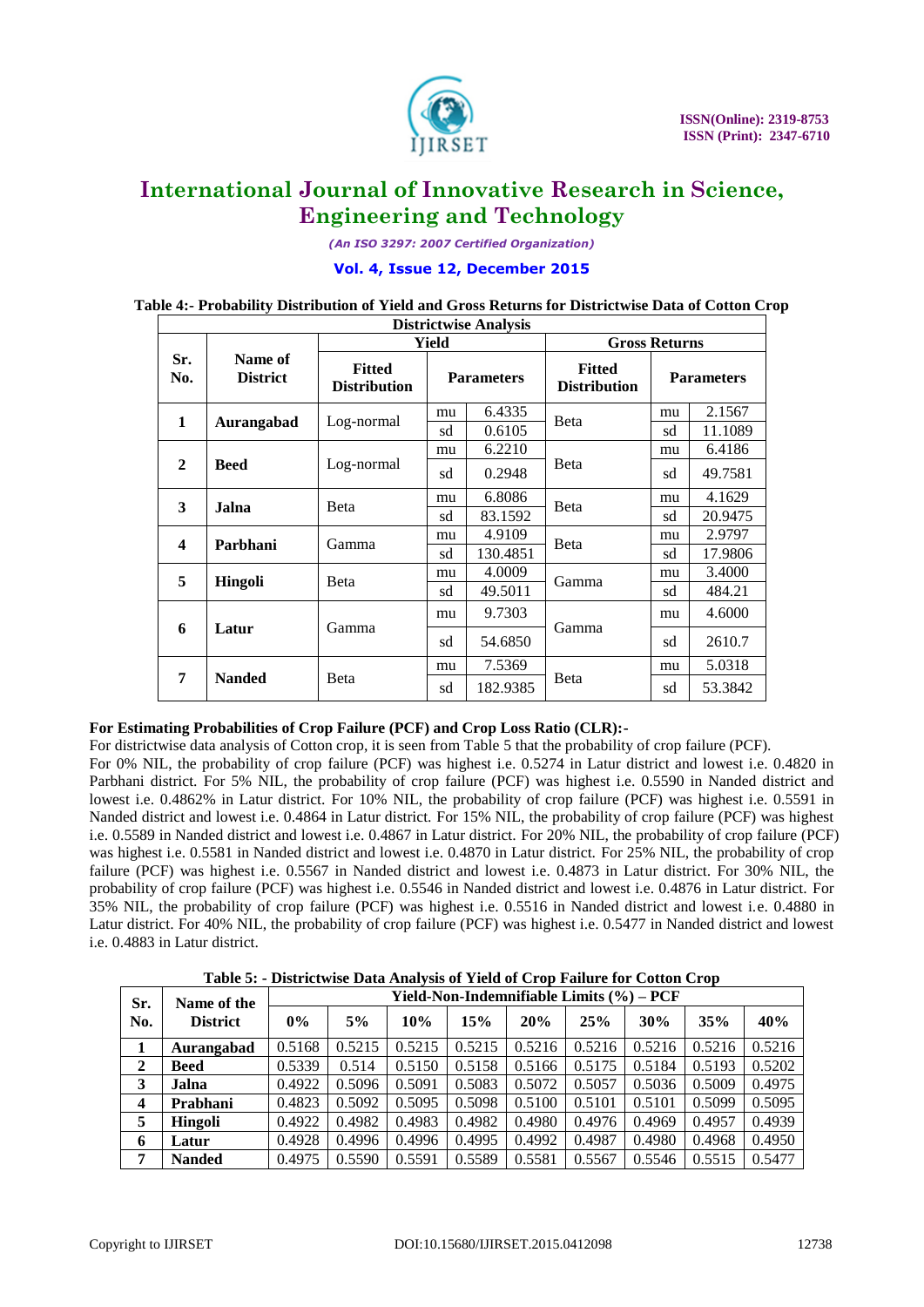

*(An ISO 3297: 2007 Certified Organization)*

### **Vol. 4, Issue 12, December 2015**

For districtwise data analysis of gross returns of Cotton crop, it is seen from Table 6 that the probability of crop failure (PCF).

For 0% NIL, the probability of crop failure (PCF) was highest i.e. 0.5320 in Aurangabad district and lowest i.e. 0.4890 in Parbhani district.For 5% NIL, the probability of crop failure (PCF) was highest i.e. 0.5295 in Nanded district and lowest i.e. 0.4700% in Latur district. For 10% NIL, the probability of crop failure (PCF) was highest i.e. 0.5304 in Nanded district and lowest i.e. 0.4704 in Latur district. For 15% NIL, the probability of crop failure (PCF) was highest i.e. 0.5313 in Nanded district and lowest i.e. 0.4710 in Latur district. For 20% NIL, the probability of crop failure (PCF) was highest i.e. 0.5321 in Nanded district and lowest i.e. 0.4716 in Latur district. For 25% NIL, the probability of crop failure (PCF) was highest i.e. 0.5330 in Nanded district and lowest i.e. 0.4725 in Latur district. For 30% NIL, the probability of crop failure (PCF) was highest i.e. 0.5337 in Nanded district and lowest i.e. 0.4735 in Latur district. For 35% NIL, the probability of crop failure (PCF) was highest i.e. 0.5343 in Nanded district and lowest i.e. 0.4749 in Latur district. For 40% NIL, the probability of crop failure (PCF) was highest i.e. 0.5347 in Nanded district and lowest i.e. 0.4767 in Latur district.

| Sr.                     | Name of the     | Gross Returns-Non-Indemnifiable Limits (%) – PCF |        |        |        |        |        |        |        |        |  |
|-------------------------|-----------------|--------------------------------------------------|--------|--------|--------|--------|--------|--------|--------|--------|--|
| No.                     | <b>District</b> | $0\%$                                            | 5%     | 10%    | 15%    | 20%    | 25%    | 30%    | 35%    | 40%    |  |
|                         | Aurangabad      | 0.5320                                           | 0.4997 | 0.4999 | 0.5001 | 0.500  | 0.5005 | 0.5008 | 0.5010 | 0.5013 |  |
| $\mathbf{2}$            | <b>Beed</b>     | 0.5314                                           | 0.4932 | 0.4934 | 0.4937 | 0.4941 | 0.4945 | 0.4951 | 0.4959 | 0.4969 |  |
| 3                       | Jalna           | 0.5044                                           | 0.4941 | 0.4956 | 0.4976 | 0.5004 | 0.5040 | 0.5086 | 0.5141 | 0.5199 |  |
| $\overline{\mathbf{4}}$ | Prabhani        | 0.4890                                           | 0.5009 | 0.5017 | 0.5026 | 0.5036 | 0.5047 | 0.5060 | 0.5074 | 0.5090 |  |
| 5                       | Hingoli         | 0.4928                                           | 0.5008 | 0.5011 | 0.5015 | 0.5018 | 0.5022 | 0.5026 | 0.5031 | 0.5035 |  |
| 6                       | Latur           | 0.4976                                           | 0.4700 | 0.4704 | 0.4710 | 0.4716 | 0.4725 | 0.475  | 0.4749 | 0.4767 |  |
| 7                       | <b>Nanded</b>   | 0.4986                                           | 0.5295 | 0.5304 | 0.5313 | 0.5321 | 0.5330 | 0.5337 | 0.5343 | 0.5347 |  |

**Table 6: - Districtwise Data Analysis of Gross Returns of Crop Failure for Cotton Crop**

For districtwise data analysis of Cotton crop, it is seen from Table 7 that the crop loss ratio (CLR).

For 0% NIL, the crop loss ratio (CLR) was highest i.e. 22.02% in Hingoli district and lowest i.e. 9.76% in Aurangabad district. For 5% NIL, the crop loss ratio (CLR) was highest i.e. 28.41% in Hingoli district and lowest i.e. 13.77% in Aurangabad district. For 10% NIL, the crop loss ratio (CLR) was highest i.e. 33.55% in Hingoli district and lowest i.e. 14.50% in Aurangabad district. For 15% NIL, the crop loss ratio (CLR) was highest i.e. 33.55% in Hingoli district and lowest i.e. 16.56% in Aurangabad district. For 20% NIL, the crop loss ratio (CLR) was highest i.e. 38.32% in Hingoli district and lowest i.e. 20.98% in Aurangabad district. For 25%, 30%, 35% and 40% NIL, the crop loss ratio (CLR) was highest i.e. 50.48% in Hingoli district and lowest i.e. 0% in Aurangabad district.

**Table 7: - Districtwise Data Analysis of Yield of Crop Loss Ratio for Cotton Crop**

| Sr.                     | Name of the     |       |       |       | Yield-Non-Indemnifiable Limits $(\%)-CLR$ |       |       |       |       |       |  |  |  |  |  |  |
|-------------------------|-----------------|-------|-------|-------|-------------------------------------------|-------|-------|-------|-------|-------|--|--|--|--|--|--|
| No.                     | <b>District</b> | $0\%$ | 5%    | 10%   | 15%                                       | 20%   | 25%   | 30%   | 35%   | 40%   |  |  |  |  |  |  |
|                         | Aurangabad      | 9.76  | 13.77 | 14.50 | 16.56                                     | 20.98 | 0.00  | 0.00  | 0.00  | 0.00  |  |  |  |  |  |  |
| $\mathbf{2}$            | <b>Beed</b>     | 13.00 | 22.21 | 22.21 | 26.86                                     | 26.86 | 29.47 | 0.00  | 0.00  | 0.00  |  |  |  |  |  |  |
| 3                       | Jalna           | 22.02 | 22.02 | 25.55 | 27.99                                     | 32.82 | 43.15 | 43.15 | 43.15 | 43.15 |  |  |  |  |  |  |
| $\overline{\mathbf{4}}$ | Prabhani        | 14.81 | 16.63 | 17.95 | 23.34                                     | 26.93 | 26.93 | 0.00  | 0.00  | 0.00  |  |  |  |  |  |  |
| 5                       | <b>Hingoli</b>  | 20.18 | 28.41 | 33.55 | 33.55                                     | 38.32 | 50.48 | 50.48 | 50.48 | 50.48 |  |  |  |  |  |  |
| 6                       | Latur           | 12.55 | 14.78 | 18.87 | 0.00                                      | 0.00  | 0.00  | 0.00  | 0.00  | 0.00  |  |  |  |  |  |  |
| 7                       | <b>Nanded</b>   | 20.41 | 20.41 | 25.07 | 28.86                                     | 28.86 | 34.77 | 42.28 | 42.28 | 42.28 |  |  |  |  |  |  |

For districtwise data analysis of gross returns of Cotton crop, it is seen from Table 8 that the crop loss ratio (CLR). For 0% NIL, the crop loss ratio (CLR) was highest i.e. 16.88% in Nanded district and lowest i.e. 9.65% in Aurangabad district. For 5% NIL, the crop loss ratio (CLR) was highest i.e. 29.62% in Nanded district and lowest i.e. 10.27% in